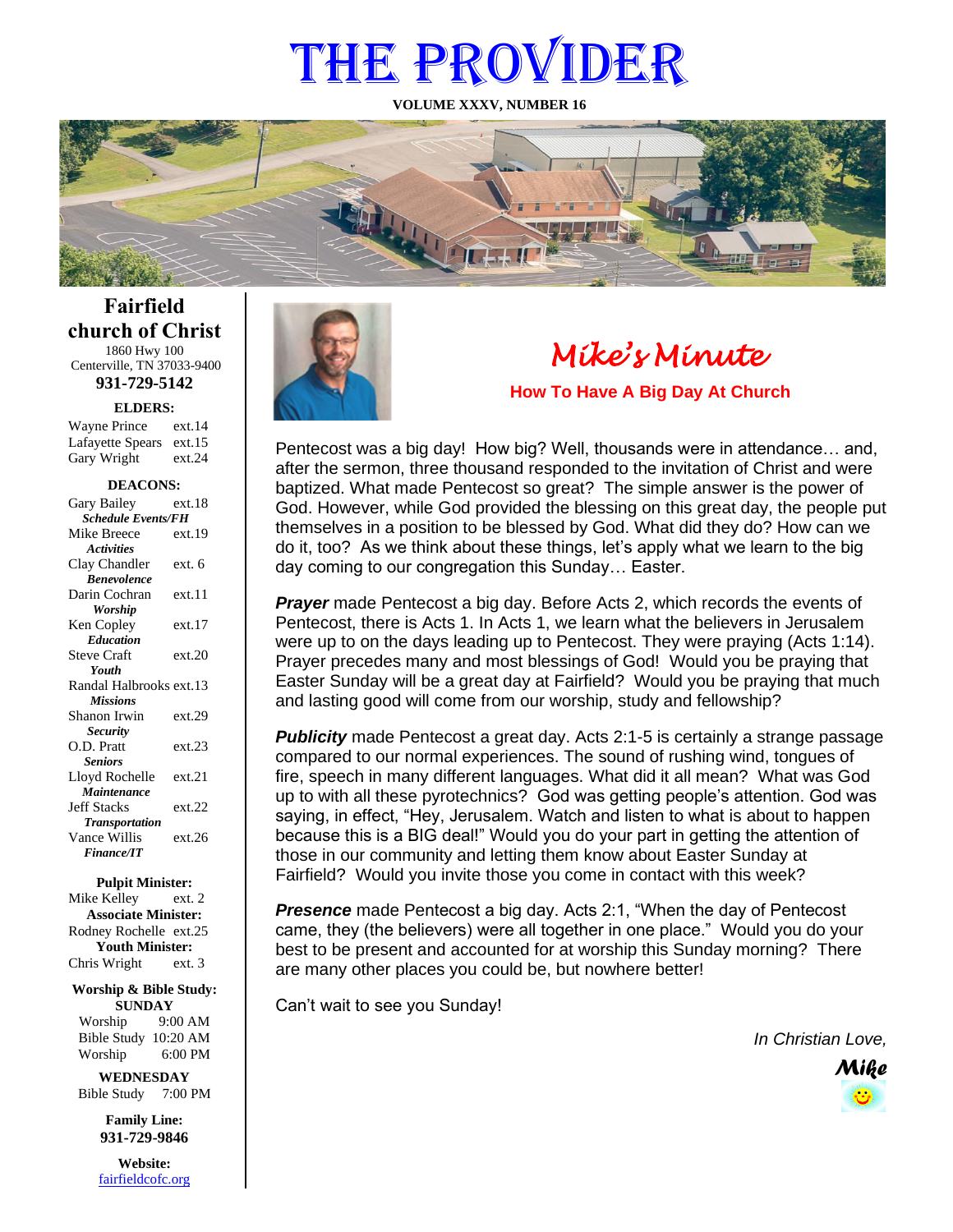

There will be an Easter Egg Hunt after services this Sunday. Everyone who is wanting to hunt eggs, please meet in the Fellowship Hall immediately following Sunday school. We will need help hiding eggs and need folks to stand next to the road to make sure that the kids do not get in the road.

If you have a loved one on the prayer list and they are now doing better, please let one of the elders know so they can be removed from the list.

Everyone is invited on April  $23<sup>rd</sup>$  at 5:00 pm in the fellowship hall when we will celebrate our **Burton Winters** as he turns **100** years old! Mr. Winters is a World War II veteran, a devoted Christian and a good example to us all. Signup sheets are in both foyers for food that you would be willing to bring and if you plan to attend. *BBQ, buns, and birthday cake will be furnished.* Signup sheets for side dishes are in both foyers. Also let us know how many from your family will be attending. *No gifts; cards only!*

The Golden Agers will be going to Legends in Columbia on April  $28<sup>th</sup>$ . The bus will be leaving at 5:30 and signup sheets are now in both foyers.

Senior night is May 1<sup>st</sup> during evening service. If you are a high school senior and have not turned in your pictures and form, please do so immediately. Please see Teresa Craft for more information. Our seniors for 2022 are: **Lemuel Watson, Anna Green, Daniel Green, Jesse Stacks, Ethan Willis, John Anderson and Michael Bosch**. If any of our seniors has been left out, please let Teresa know as soon as possible.

**filem** Also, there will be an 80th birthday party for **Gerry Smith** on May 21<sup>st</sup> at 1:00 pm at Homestead restaurant. No gifts please but cards would be appreciated.



We express sympathy to the family of **Laura White** of Scottsboro, AL, who was a close friend of **Gerry Smith.**



*Members:* Ralph Givens (Dickson Horizon), Patsy Givens, Yvonna Caillouet (broken foot), Butch Sullivan (broken ankle), Ronald Lynn (back surgery), Donna Pitman, Deborah Peery (home), Lelia Mae Poore, Sherry Breece, Harry Totty, Dorothy Weatherspoon, Derek Hutchings, Dewayne Victory, Helen Shanes, Kenneth Chandler, Barbara Chandler, Thomas Haskins, Lou Dickens, Paul & Noble Victory & Jo Ann Totty.

*Friends & Family:* Christians, missionaries, military personal & people in the Ukraine, Cruze Wright (Yvonna C.'s grandson-tests)Diana Bailey (kidney stones), Greg McCord, Randy Pitman (home), Gus Gilreath, Wilma Green (mother of Barbara Edwards), Willie Taylor (cancer), Everett Kelly (St. Thomas West), Vickie Halbrooks, Ray Weatherspoon (Select Specialty Hospital Rehab), Kevin Chandler, Denny Quillen (hospital in Nashville), Jo James, Lucille Morphis, Wanda Gilliam Felts, Cody Crawford, Linda Goad, Doris & Marjorie Claud, Rebeca Mears, David Dansby, James Coates, Greg Zoller, Seth Williams, Elizabeth Dunn, Kelley Wilson, Glen England, Billie Church, Daniel Spears, Ann Spencer, Thomas Brady, Donald Brady, Doris Elam, Neil Jobe, Donna Gaspard, Evan Boyd, Rita Stacks, Jimmy Jenkins, Ruby Church, Carolyn Nash, Kathy Swinford Coleman, Grayson Gunter, Jimmy George & William Dale Nash.

*Life Care:* Francis Qualls, Anthony Stacks, Hester Moss

*St. Thomas Hickman Nursing Home:* Barbara Beard, Naomi Bailey

*Olive Branch Senior Living, Dickson:* Martha Page



**Apr 17** - Easter Egg Hunt, immediately following Sunday School. We will need candy filled eggs for the kids to hunt and volunteers to help hide eggs and help with the hunt.

**Apr 19** - Middle/HS devo, 6:30-8:30 in the FH

Apr 24 - 3<sup>rd</sup>-5<sup>th</sup> grade devo, during evening service @ FH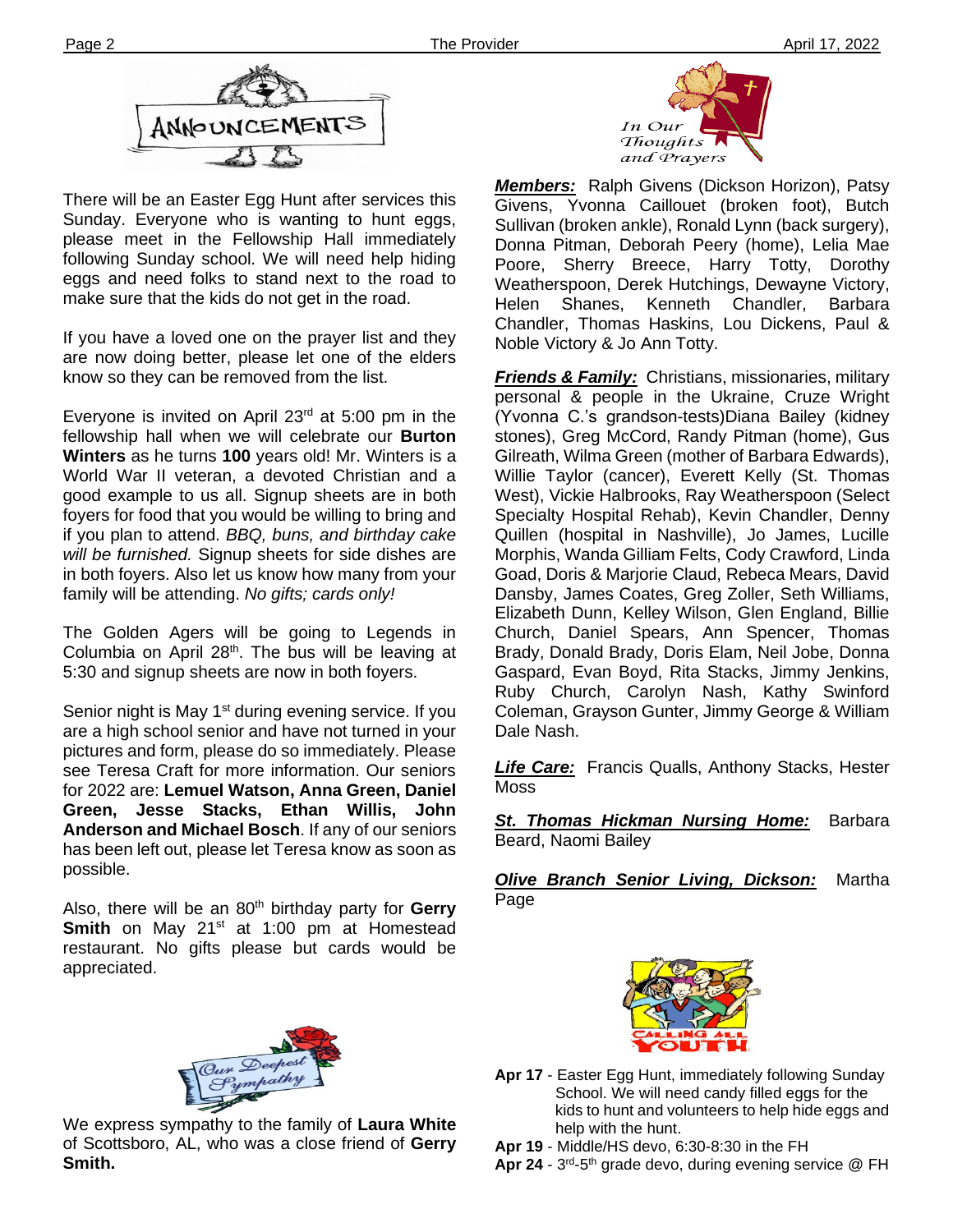

## **Center Fielders News** "Are All the Doors Open"

 Our heart is like a house with many rooms. Most rooms are open for all to see, but some people carefully protect some small part for themselves. One man had a room in his house that he kept securely locked. Not even his wife was allowed access to it. Naturally the family wondered what was in there that no one else was allowed to know. It raised questions and concerns.

 In the Bible there was a man that came running to Jesus. He asked what he must do to inherit eternal life, and Jesus listed a number of commandments. The man opened his heart and declared that he had kept all those things from his youth. Then Jesus pointed to the one door in the man's heart that was locked. Jesus told him he would have to unlock it and give up everything in that room. This included selling everything he had, giving to the poor, and following Jesus. The man resisted and revolted. He was not ready to open the door of that one room. So, he went away very sad.

 We can fall into the same trap. We can give much to God but keep something back that we are not ready to give up. It might be a possession, an attitude or a grudge, a wrong desire or a secret sin, or whatever it is, but whatever it is, the Lord knows!!!

 give peace and joy that the world cannot give and If there is any locked room in our heart, we can be sure that Jesus will point to that door. He knows that the things in that room are harmful and are keeping us from the blessing He wants to give us. If one is not willing to open all the doors of our heart to God, we will be like the man that went away from Jesus very sad. But if we do open everything to Jesus, He can that the world cannot take away.

*Obey God and watch Him work,*

*Rodney*

# MEN TO SERVE April 17

### **SUNDAY MORNING:**

**Song Leader:** Darin Cochran  **Opening Prayer:** Ronny Pitman **Scripture Reading:** Keith Harvill  **Scripture: 1 Corinthians 15:1-4 Preside Lord's Supper:** Rodney Rochelle  **Alternates:** Rick Bruno, Kenneth Jett  **Announcements:** Darin Cochran  **Closing Prayer:** Jerrie W Barber **Van Driver:** Angie Green 931-219-7979

## **SUNDAY EVENING:**

**Announcements:** Randal Halbrooks **Scripture Reading:** Gerry Hinson  **Scripture: Galatians 1:6-10 Song Leader:** Jeff Rose **Opening Prayer: Roy McCoy Lord's Supper:** Dale Dillingham, Boyce Cannon **Closing Prayer:** James Swaw **Van Driver:** Angie Green 931-219-7979

#### **WEDNESDAY NIGHT:**

**Announcements:** Gary Wright **Song Leader:** Gary Basford **Opening Prayer:** Adam Jude **Invitation:** Mike Kelley  **Van Driver:** Chris Love 931-994-7855

# 1 Corinthians 15:1-4

"Moreover, brethren, I declare to you the gospel which I preached to you, which also you received and in which you stand, by which also you are saved, if you hold fast that word which I preached to you--unless you believed in vain. For I delivered to you first of all that which I also received: that Christ died for our sins according to the Scriptures, and that He was buried, and that He rose again the third day according to the Scriptures" (NKJV).

# **FOR THE RECORD**

| WEEK OF April 10, 2022    |        |
|---------------------------|--------|
| <b>MORNING WORSHIP</b>    | 205    |
| <b>CONTRIBUTION:</b>      | \$4672 |
| <b>2022 WEEKLY BUDGET</b> | \$4167 |

# Area event

Friends & Family Day, at the Columbia Avenue church of Christ on April 24<sup>th</sup> with guest speaker: Marricus Ellis of Shelbyville, TN. Sunday School @ 10 am, Morning Worship @ 11 am. Boxed Lunch will be provided. Evening Worship @ 2:30 pm.